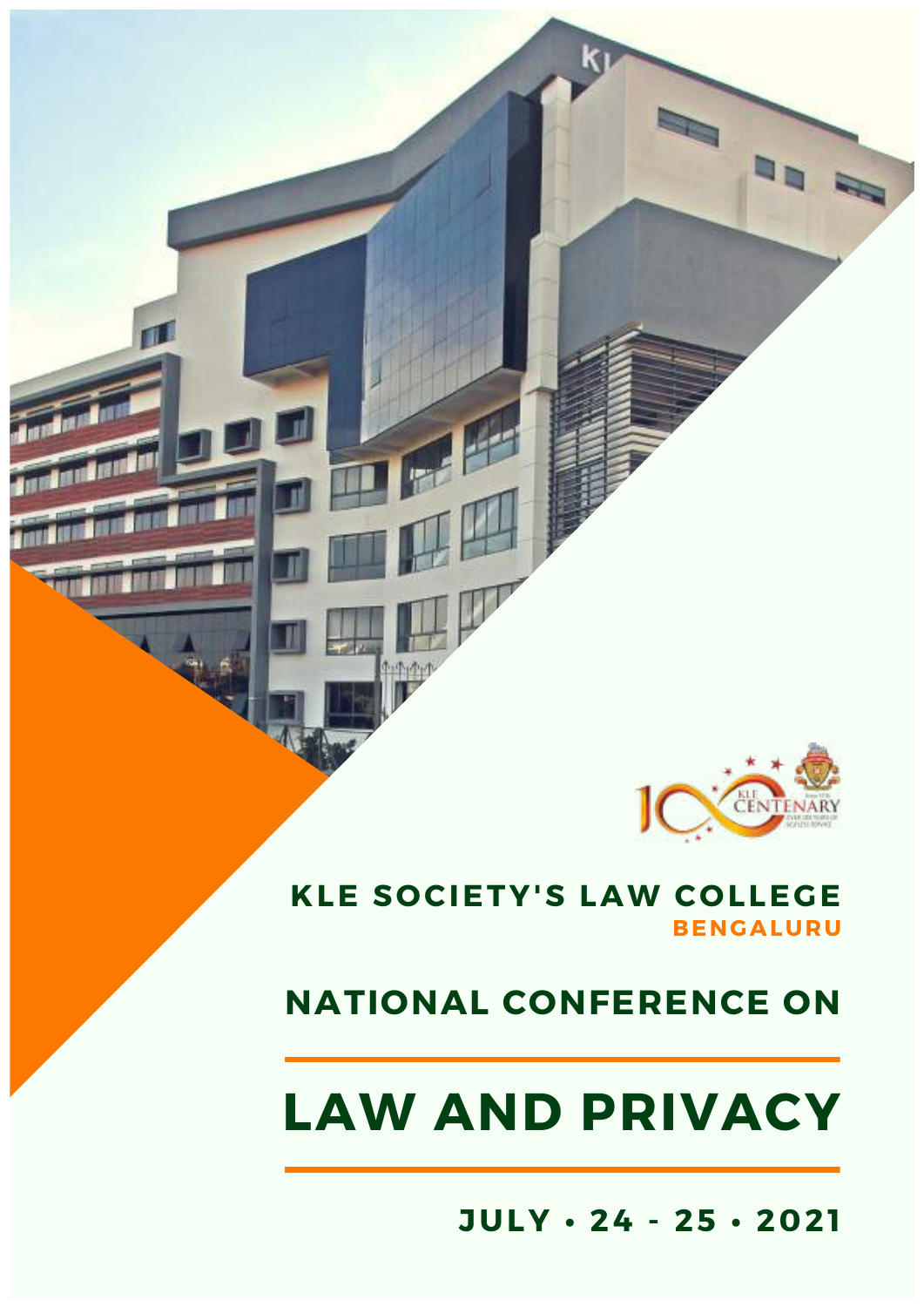### **ABOUT THE INSTITUTION**

KLE Society was founded in 1916. Ever since its inception, it has seen tremendous growth and presently encompasses over 267 institutions, 16,000 employees and more than 1,25,000 students. Having celebrated a successful century, it is catering to diverse fields ranging from education, law, healthcare, pharmacy, nursing, agriculture, engineering to fashion designing and much more. KLE Society has made a difference in the world and gained global recognition. The legacy of selfless service and sacrifice left behind by the founding fathers is pursued sincerely by the Management to this day.

K.L.E. Society's Law College, Bengaluru was established in 1975 under the umbrella of Karnataka Lingayat Education Society and has been conceived as a nursery and training ground for those seeking to enter the legal profession. It is recognized by the Bar Council of India and is affiliated with the Karnataka State Law University, Hubbali. K.L.E Society's Law College, Bengaluru, is ranked as one of the top law colleges across the country by the leading national media houses continuously.

### **ABOUT THE PROGRAMME**

K.L.E Society's Law College, Bengaluru, in order to promote critical thinking and research among the legal academia, organizes the National Conference every year. While the first edition of the conference was on the theme 'Post Liberalization Nuances of Organic Constitution', the second edition involved deliberations under the theme titled 'Media: Hopes and Despairs'. The third edition of the conference focused on the theme 'Transformative Constitutionalism in India'. The present and the fourth edition of the conference is themed on contemporary issues pertaining to Law and Privacy to be held virtually on 24th and 25th July 2021.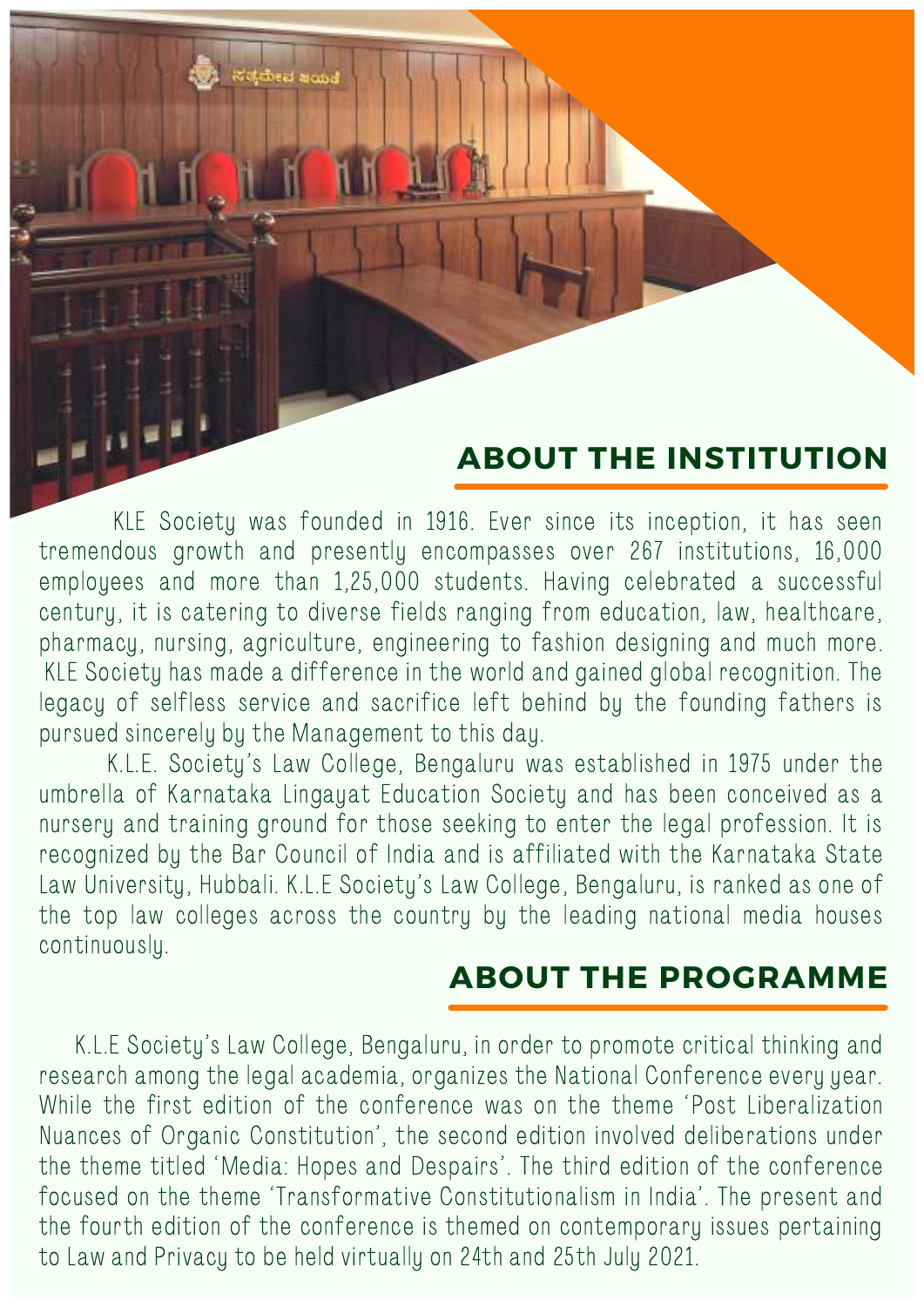

Privacy has broad historical roots. In the philosophical tradition, Aristotle had made a distinction between the private and public sphere of activity. Early legal treatises on privacy can be found in multiple jurisdictions. Privacy has been recognised as part of human rights too under multiple international treaties and conventions in the last century. Multiple jurisdictions across the world have clearly recognised privacy as a significant right and have enacted laws to safeguard it.

In India, there have been discourses on privacy as an emerging right. The judiciary too has taken a favourable stance on privacy. However, privacy was expressly recognised as a fundamental right in India, only in the year 2017, in the case of K. Puttaswamy v. Union of India, where the Supreme Court elevated privacy as a fundamental right under Article 21 of the Constitution of India. Rather than putting a full stop, this case marked the beginning of a more serious debate around privacy in India.

The concept of privacy is multi-dimensional which makes it difficult to be defined precisely, both conceptually and legally. Its meaning is scattered and contextual and even though privacy has been recognised as a fundamental right, the debate around aptly defining privacy and coming up with an extensive legal framework to protect it under different circumstances remains a task. This is further aggravated by ever-evolving technology and the privacy concerns that come with it. In the modern times, the governments use technology to gather, store and process the data of millions of its citizens due to multiple reasons. There are concerns that technology can be deployed by the government to increase surveillance of the people. The increasing reach of the media in current times also has privacy implications for individuals. Above all, India still does not have comprehensive laws on privacy in place to regulate the existing concerns. Without such laws in place, there is lack of accountability on part of government and non-government actors which may result in breach of privacy.

Against this backdrop, this year's National Conference will focus on a large array of issues surrounding privacy. The agenda of the Conference involves privacy concerns and implications arising due to the use of social media and other forms of electronic and print media, actions of the state, the impact of existing information technology regulations on privacy and looking at the present as well as seeking a future course of action in formulating a comprehensive set of laws of protecting the privacy and fixing liability for its breach. Following are the broad themes proposed for the Conference: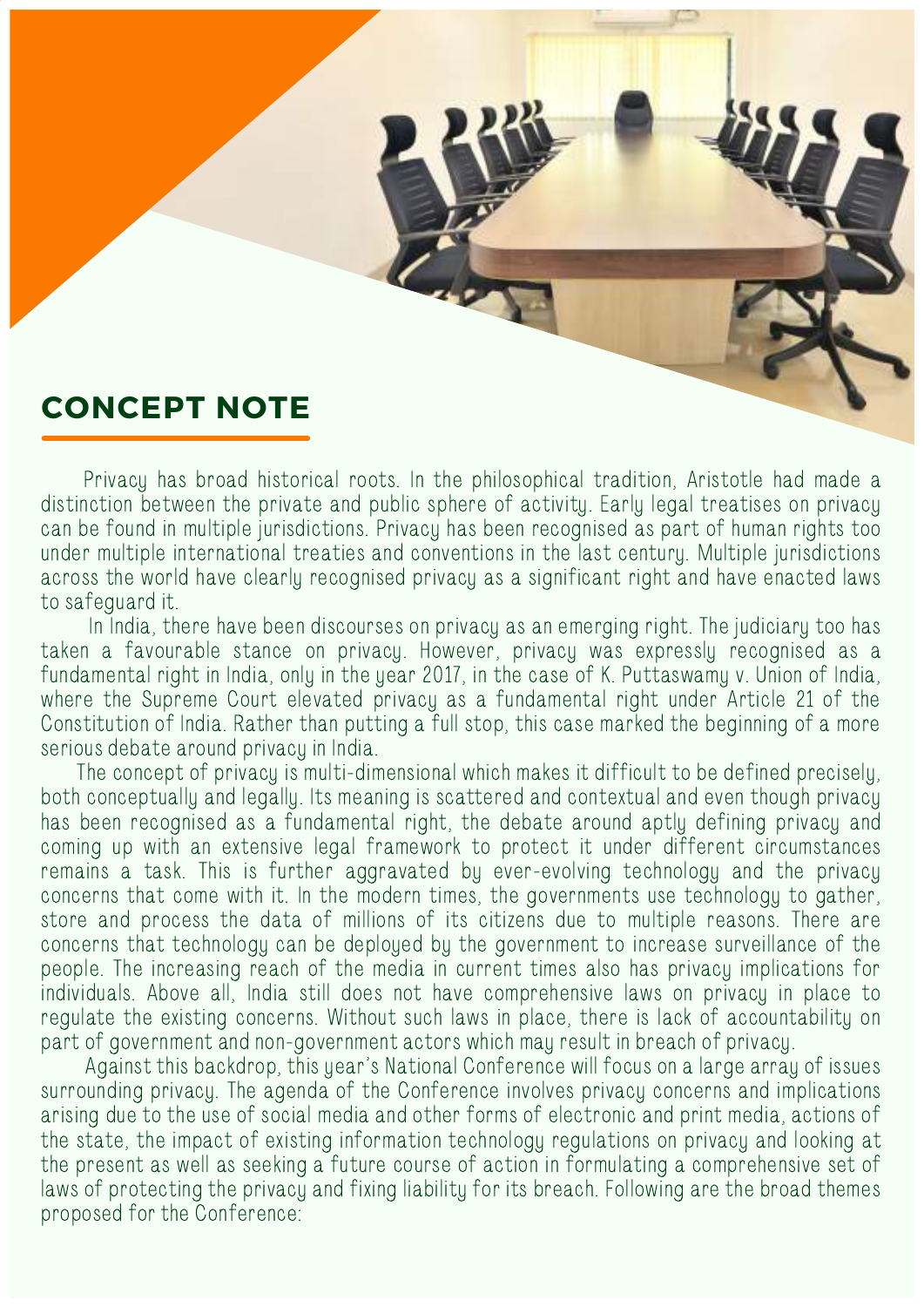

### **Theme 1 : Media and Privacy**

This theme can include appraisal and comments on social media intermediaries and their impact on privacy, issue of consent with regards to the collection and storing information and accountability of such platforms, sting operations and its impact on privacy, media trials and privacy of the parties involved and other similar topics.

### **Theme 2: National Security and Privacy**

This theme can include appraisal and comments on balancing security concerns and privacy implications, in light of multiple government schemes/applications, such as data leaks from collection agencies, banks, etc.; profiling of criminals/ suspects with the use of biometrics; decryption of data stored by online media platforms for security reasons; surveillance and its methods to prevent security threats and its abuse thereto; and other similar topics.

### **Theme 3: Privacy and Good Governance**

The fundamental right to privacy needs to be backed up with comprehensive legislation. This theme focuses on inter alia the need to have a comprehensive law on privacy in India and how it will aid in better governance; existing laws and regulations and the road ahead; comparing privacy regulations with other jurisdictions like the European Union, South Africa, Australia, Canada and others; use of technology in good governance such as the facial recognition technology; Arogya Setu; Aadhar enabled public distribution scheme.

### **Theme 4: Privacy and Social Relationships**

This theme focuses on concerns in the domain of social and interpersonal relationships of citizens. Protection of privacy enables a person to vary their behaviour and activities in various social circumstances and accords them better control and management of their lives. It includes inter alia the need for respect to gender identities, cultural and religious identities; protection against moral policing; prevention of stigma caused by divulging sensitive information and such similar aspects.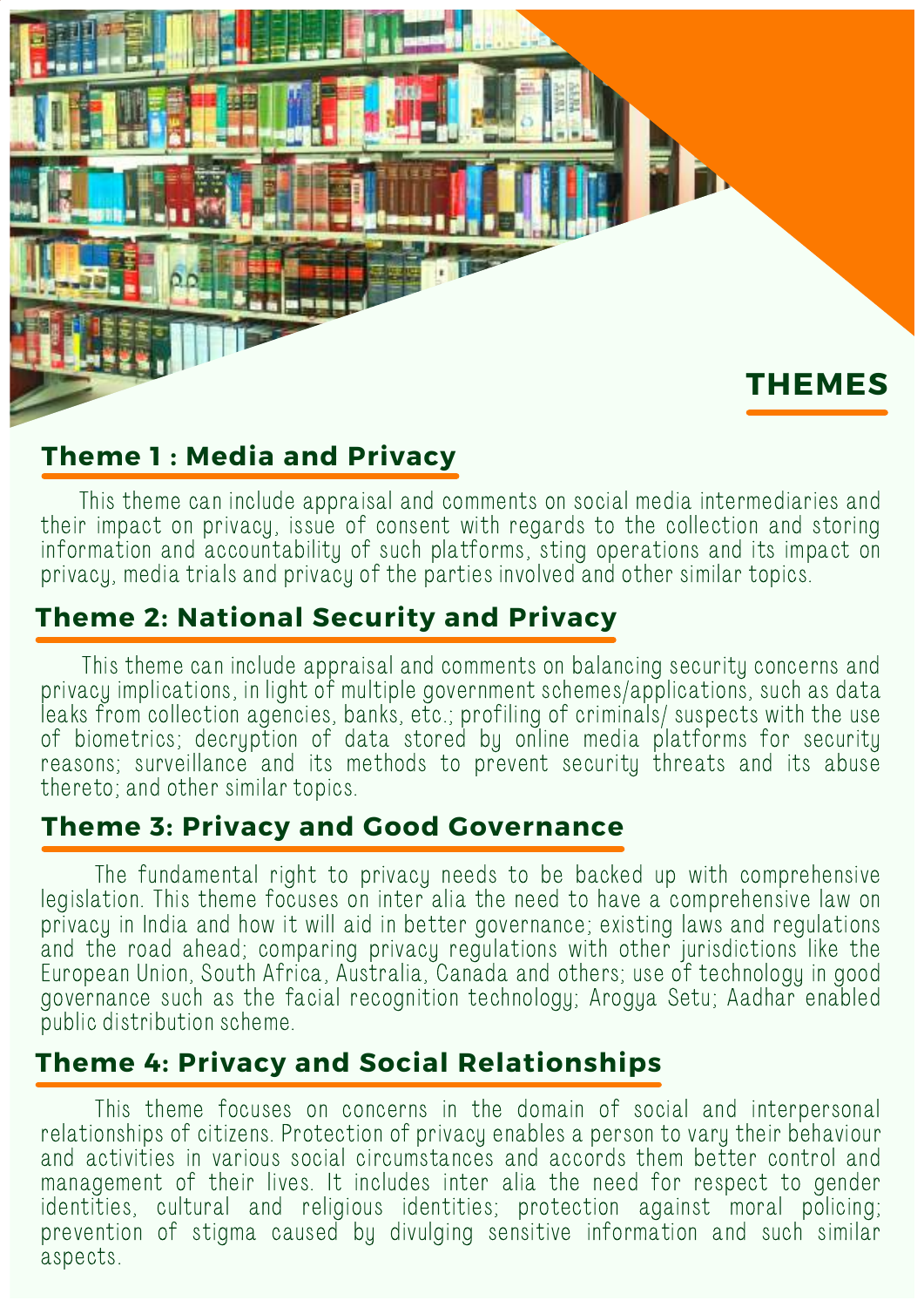### **Abstract**

- The registered participants shall submit their abstract on or before 30th June 2021 to nationalconference@klelawcollege.org with the subject line "Abstract – National Conference".
- The abstract shall not exceed 300 words.
- It should include the following:
	- 1. Title of the paper
	- 2. Keywords
	- 3. Name of the author/s
	- 4. Designation
	- 5. Name of the institution
	- 6. E-mail address
	- 7. Contact details
- The participants will be intimated of the selection of their abstracts on 04th July 2021.
- No communication will be made to the non-selected participants.

# **Full Paper**

- Upon selection, the participants shall submit full paper after payment of registration fees to nationalconference@klelawcollege.org with the subject line "Full Paper - National Conference" on or before 17th July 2021.
- The link of payment shall be sent to the registered email-id of the participants.
- The length of the full paper including tables, diagrams, illustrations, references, etc. shall not be less than 3000 words and shall not exceed 6000 words.
- The paper should be typed in Times New Roman 12-point font with 1.5 line spacing. The Footnotes shall be typed in Times New Roman 10 point font with 1 line spacing.
- A uniform method of citation should be adopted.
- Co-authorship up to 2 author(s) is allowed.

# **Publication**

- Selected papers will be published by KLE Society's Law College in an edited volume.
- The paper must be the original work of the author and must not be considered elsewhere for publication.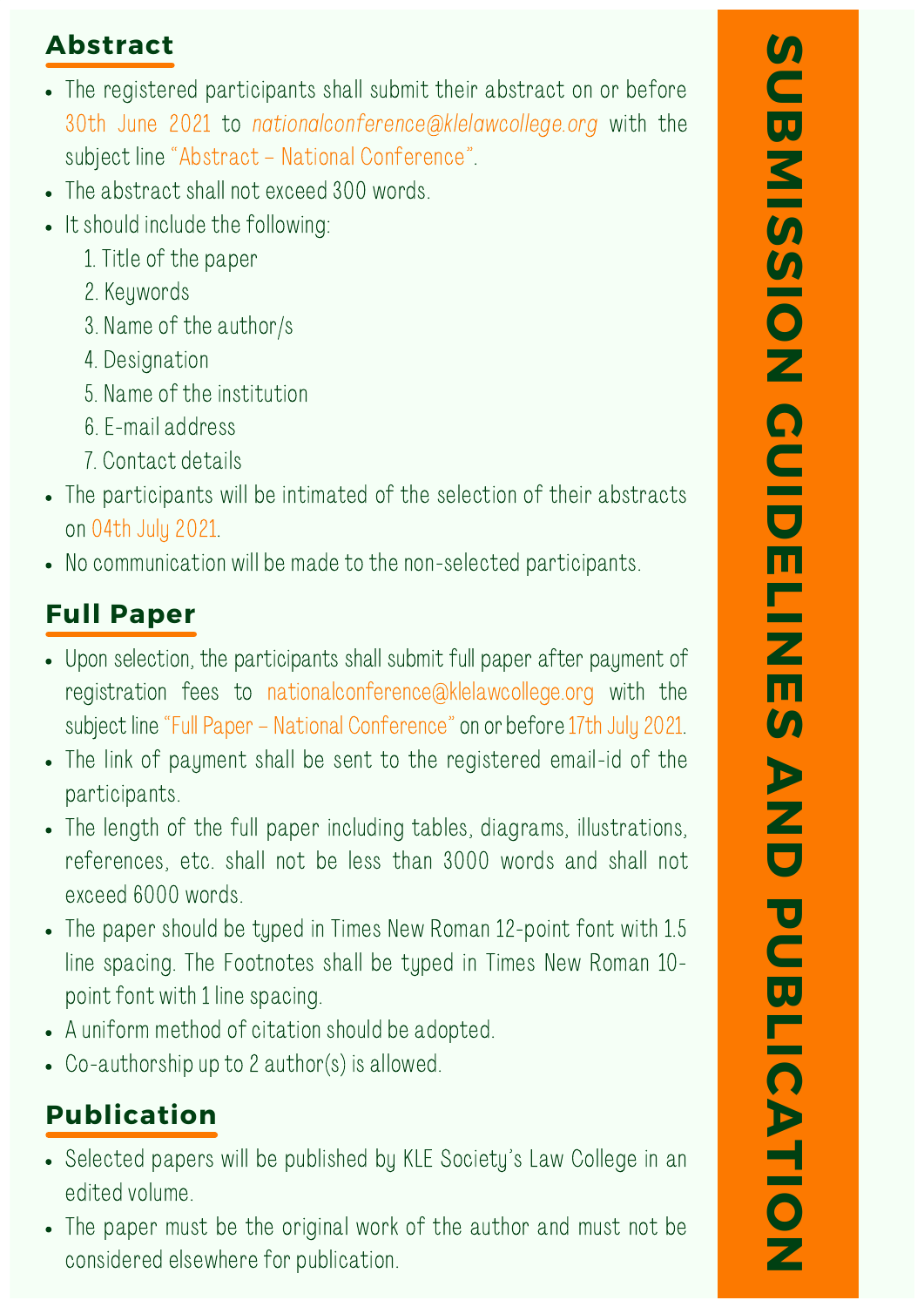#### **REGS TR A TI GO A N N, I M**<u>p</u>  $\overline{P}$ **O R**  $\blacksquare$   $\blacksquare$ **A NT MDA ET EE** $\overline{\mathbf{S}}$ **A NDORS NGCOΣ TT**

# **Who can participate?**

We invite professionals, academicians, research scholars and students to participate in this conference.

# **Registration**

Interested participants may register for the conference by visiting the below-given link. Link: <https://bit.ly/3feQq9c>

# **Registration Fee**

- Academicians and Professionals: Rs.500, Co-authorship: Rs.650.
- Students: Rs.250, Co-authorship Rs.350.
- Participation is reserved on a first-come and first-serve basis.

### **Important Dates**

- Last Date of Submission of abstract: 30th June 2021.
- Confirmation of abstract selection: 04th July 2021.
- Submission of full paper and registration: 17th July 2021.
- Dates of Conference: 24th- 25th July 2021.

# **Director of Conference**

Dr. J. M. Mallikarjunaiah, Principal.

# **IQAC Coordinator**

Dr. Manojkumar Hiremath, Assistant Professor.

# **Faculty Coordinators**

- Dr. Mahesh R. S., Assistant Professor.
- Dr. Sunitha B. H., Assistant Professor.
- Mr. Tanmay J. Patil, Assistant Professor.
- Ms. Zeenia S., Assistant Professor.
- Ms. Ankita Rituraj, Assistant Professor.

# **Student Coordinators**

- Ms. Shagun Singh, IV BBA LLB.
- Ms. Shivani Hegde, IV BA LLB.
- Mr. Anagha Narasimha C. N., II LLB.
- Mr. Yashwanth Nethaji N. T., II LLB.